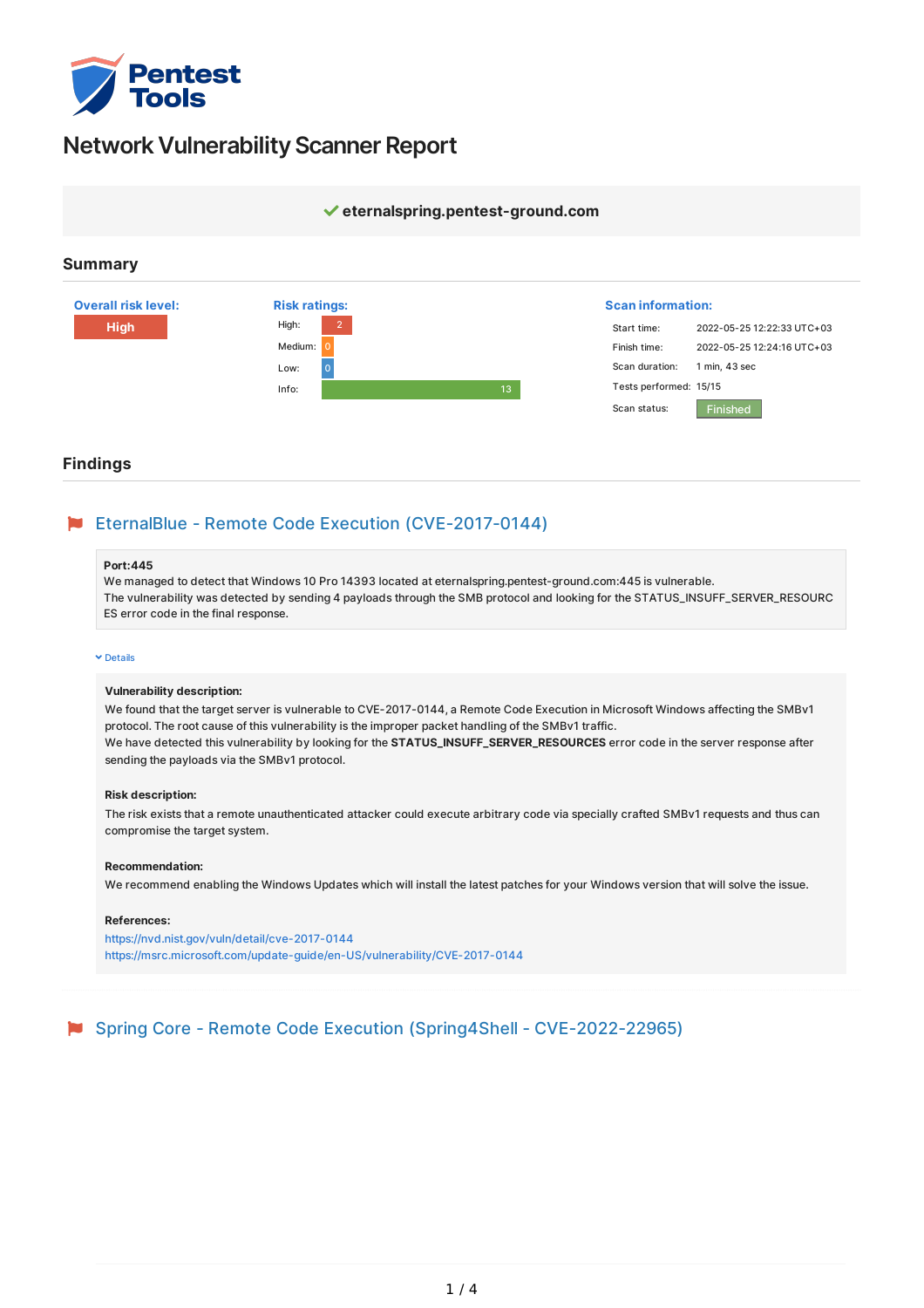#### **Port:8080**

We managed to find a Remote Code Execution vulnerability in Spring Core, by sending the following payload (**whoami** command):

#### **HTTP Request:**

POST /helloworld/greeting HTTP/1.1 Host: eternalspring.pentest-ground.com

class.module.classLoader.resources.context.parent.pipeline.first.pattern=%25%7Bp... **HTTP Response:** HTTP 200 OK

#### **HTTP Request:**

GET /obvxvacfmf.jsp?cmd=whoami HTTP/1.1 Host: eternalspring.pentest-ground.com **HTTP Response:** HTTP 200 OK

nt authority\local service

#### <span id="page-1-0"></span> $\times$  [Details](#page-1-0)

#### **Vulnerability description:**

We found that the target server is vulnerable to CVE-2022-22965, a Remote Code Execution in Spring Core Framework affecting the web application deployed as a WAR. The root cause of this vulnerability is the insecure access to ClassLoader in Java 9+ which is used in Spring Framework and can be used for uploading a malicious webshell. Spring Framework is affected in versions below 5.2.20 or in version 5.3.18 and Spring Boot is affected in versions lower than 2.6.6.

We have detected this vulnerability by sending a chain of HTTP POST requests with modified classLoader parameters to the vulnerable aplication in order to upload a webshell and by using a HTTP GET request to check the output of the id command.

#### **Risk description:**

The risk exists that a remote unauthenticated attacker can fully compromise the server in order to steal confidential information, install ransomware, or pivot to the internal network.

#### **Recommendation:**

We recommend upgrading the Spring Framwork or Spring Boot to the newest version and check the newest Java security fix for versions higher or equal with 9

#### **References:**

<https://jfrog.com/blog/springshell-zero-day-vulnerability-all-you-need-to-know> <https://www.lunasec.io/docs/blog/spring-rce-vulnerabilities/> <https://nvd.nist.gov/vuln/detail/CVE-2022-22965>

## Scan coverage information

| Port | <b>State</b> | <b>Service</b> | <b>Product</b>                        | <b>Product Version</b> |
|------|--------------|----------------|---------------------------------------|------------------------|
| 445  | open         | microsoft-ds   | Microsoft Windows 7 - 10 microsoft-ds |                        |
| 8080 | open         | http           | Apache Tomcat                         | 9.0.60                 |

#### <span id="page-1-1"></span> $ightharpoonup$  [Details](#page-1-1)

#### **Risk description:**

This is the list of ports that have been found open on the target hosts. Having unnecessary open ports may expose the target systems to more risks because those network services and applications may contain vulnerabilities.

#### **Recommendation:**

We recommend reviewing the list of open ports and closing the ones which are not necessary for business purposes.

# Not vulnerable to Apache Struts 2 - Remote Code Execution (CVE-2018-11776) (port 8080)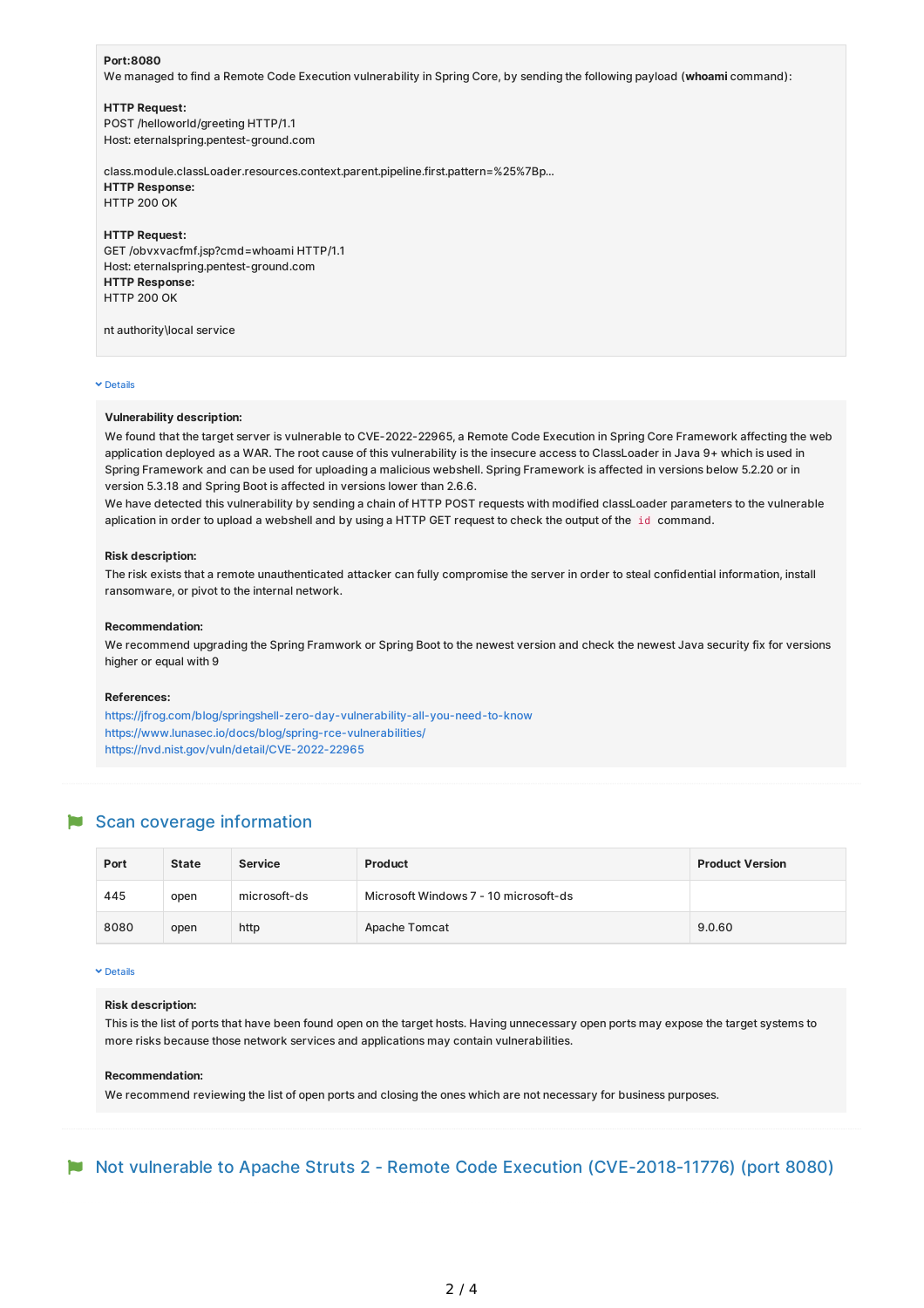| Not vulnerable to VMware vCenter - Remote Code Execution (Log4Shell - CVE-2021-44228)<br>(port 8080)                             |
|----------------------------------------------------------------------------------------------------------------------------------|
| Not vulnerable to ManageEngine ADSelfService Plus - Unauthenticated Remote Code<br>Execution (CVE-2021-40539) (port 8080)        |
| Not vulnerable to Log4j - Remote Code Execution (Log4Shell - CVE-2021-45046) (port<br>8080)                                      |
| Not vulnerable to Spring Cloud Function - Remote Code Execution (CVE-2022-22963) (port<br>8080)                                  |
| Not vulnerable to VMware Workspace One - Remote Code Execution (CVE-2022-22954)<br>(port 8080)                                   |
| Not vulnerable to Node.js Systeminformation - Command Injection (CVE-2021-21315) (port<br>8080)                                  |
| Not vulnerable to Log4j - Remote Code Execution (Log4Shell - CVE-2021-44228) (port<br>8080)<br>H.                                |
| Not vulnerable to Apache Struts - Remote Code Execution (Log4Shell - CVE-2021-44228)<br>(port 8080)                              |
| Not vulnerable to ManageEngine Desktop Central - Authentication Bypass and Remote Code<br>Execution (CVE-2021-44515) (port 8080) |
| Not vulnerable to Apache OFBiz - Remote Code Execution (CVE-2021-26295) (port 8080)                                              |
| Not vulnerable to Apache Tomcat - Remote Code Execution (Log4Shell - CVE-2021-44228)<br>(port 8080)                              |
| <b>Scan coverage information</b>                                                                                                 |

### **List of tests performed (15/15)**

- $\checkmark$  Checking for open ports...
- Checking for Microsoft Eternalblue MS17\_010 (CVE-2017-0144)... (Sniper module)
- Checking for Apache Struts 2 Remote Code Execution (CVE-2018-11776)... (Sniper module)
- Checking for VMware vCenter Remote Code Execution (Log4Shell CVE-2021-44228)... (Sniper module)
- Checking for Spring Core Remote Code Execution (Spring4Shell CVE-2022-22965)... (Sniper module)
- Checking for ManageEngine ADSelfService Plus Unauthenticated Remote Code Execution (CVE-2021-40539)... (Sniper module)
- Checking for Log4j Remote Code Execution (Log4Shell CVE-2021-45046)... (Sniper module)